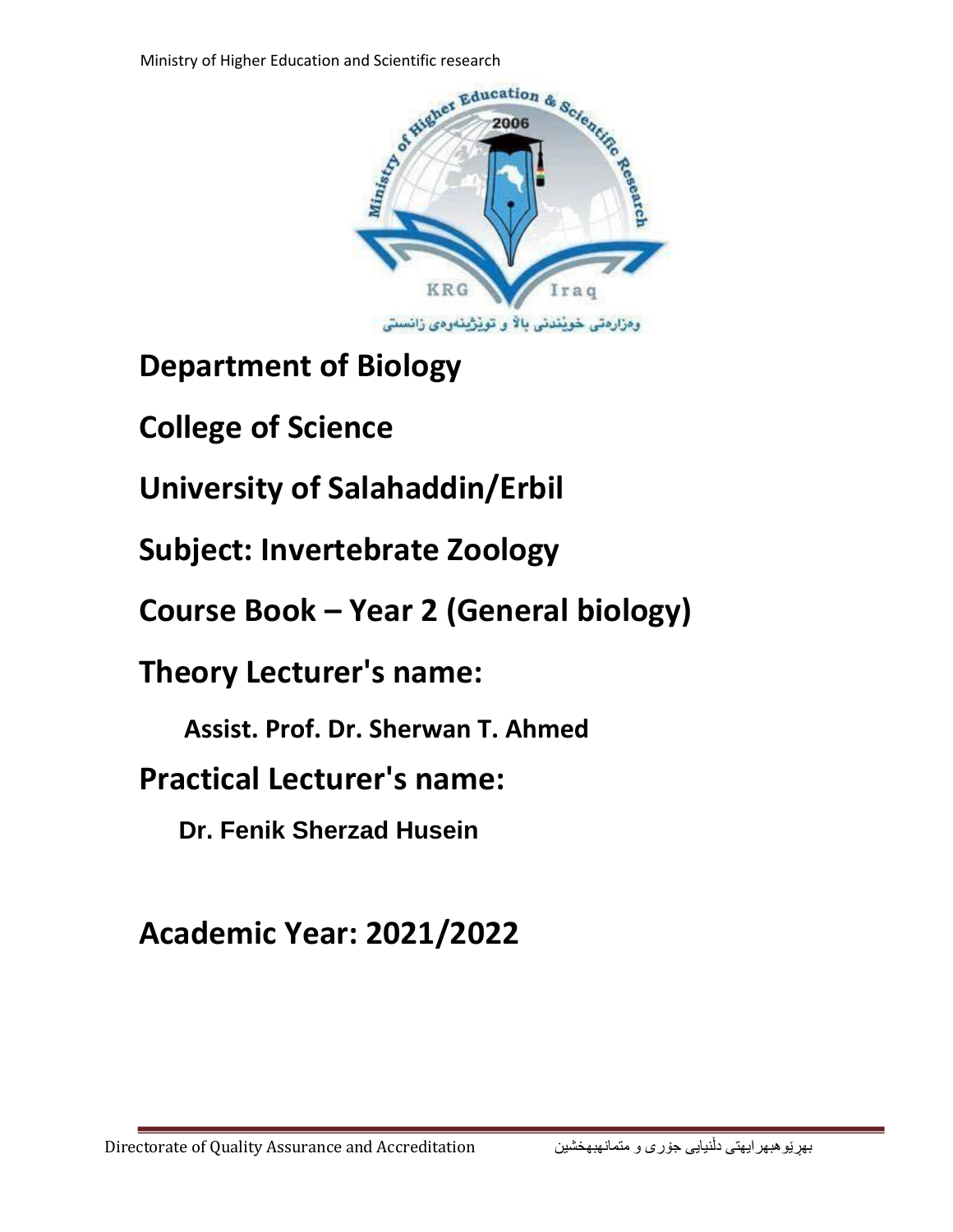| 1. Course                           | <b>Invertebrate Zoology</b>                                                                                                                                                                                                                                                                                                                                                                                                                                                                                                                                                                                                                                                                                                                                                                                                                                                                                                                             |
|-------------------------------------|---------------------------------------------------------------------------------------------------------------------------------------------------------------------------------------------------------------------------------------------------------------------------------------------------------------------------------------------------------------------------------------------------------------------------------------------------------------------------------------------------------------------------------------------------------------------------------------------------------------------------------------------------------------------------------------------------------------------------------------------------------------------------------------------------------------------------------------------------------------------------------------------------------------------------------------------------------|
| name                                |                                                                                                                                                                                                                                                                                                                                                                                                                                                                                                                                                                                                                                                                                                                                                                                                                                                                                                                                                         |
| 2. Lecturer in<br>charge            | Assist. Proff. Dr. Sherwan T. Ahmed                                                                                                                                                                                                                                                                                                                                                                                                                                                                                                                                                                                                                                                                                                                                                                                                                                                                                                                     |
| 3.<br>Department/                   | <b>General Biology/Science</b>                                                                                                                                                                                                                                                                                                                                                                                                                                                                                                                                                                                                                                                                                                                                                                                                                                                                                                                          |
| <b>College</b>                      |                                                                                                                                                                                                                                                                                                                                                                                                                                                                                                                                                                                                                                                                                                                                                                                                                                                                                                                                                         |
| 4. Contact                          | e-mail: sherwan.ahmed@su.edu.krd<br>Tel: (optional)                                                                                                                                                                                                                                                                                                                                                                                                                                                                                                                                                                                                                                                                                                                                                                                                                                                                                                     |
| 5. Time (in<br>hours) per<br>week   | Theory: 2 Practical:<br>2                                                                                                                                                                                                                                                                                                                                                                                                                                                                                                                                                                                                                                                                                                                                                                                                                                                                                                                               |
| 6. Office<br>hours                  | 6hrs                                                                                                                                                                                                                                                                                                                                                                                                                                                                                                                                                                                                                                                                                                                                                                                                                                                                                                                                                    |
| 7. Course<br>code                   | <b>SBIO 201</b>                                                                                                                                                                                                                                                                                                                                                                                                                                                                                                                                                                                                                                                                                                                                                                                                                                                                                                                                         |
| 8. Teacher's<br>academic<br>profile | Assist. Proff. Dr. Sherwan T. Ahmed - 1978-1979 Bachelor in Biological Science<br>from university of Sulaimanya/Iraq -<br>1993-1994 MSc.degree in Medical Microbiology from university of<br>Salahaddin/Iraq<br>-2009-2010 PhD. In Invertebrate Zoology from University of Salahaddin/Iraq<br>-2002 submitting of Duhok University Confrence/College of Medicine<br>-2011 submitting of Kerkuk University Confrence/College of Science -<br>Department of Biology<br>-2011 submitting of 1 <sup>st</sup> international Confrence in Applied Science/Malaysia<br>-2015 Quality Assurance committee/College of Science-Department of Biology<br>- During 1995-2015 Teaching (Medical Microbiology, General<br>Microbiology, Human Biology, Parasitology, Invertebrate Zoology) in College of<br>Pharmacy & College of Science-Department of Biology/University of<br>Salahaddin/Kurdistan Region-Iraq<br>-2011-2015 Supervising of Postgraduate students. |

# **Course Book**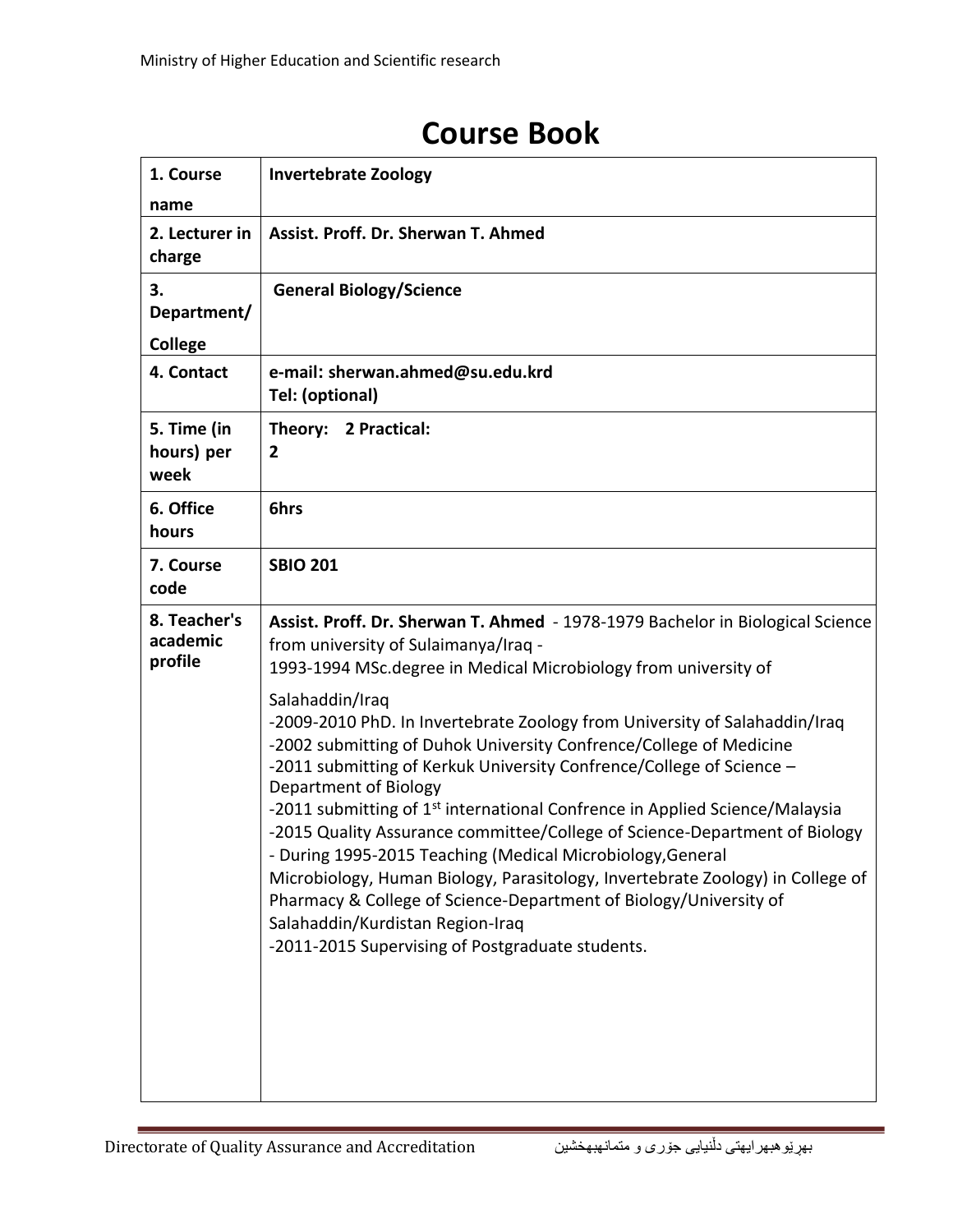| 9. Keywords   Parasitology, protozoa, helminthes, ectoparasites, epidemiology, |
|--------------------------------------------------------------------------------|
| pathogenicity. lifecycle, treatment, prevention.                               |

#### **10. Course overview:**

This object of this course is to survey the major invertebrate phyla, classes and orders. We begin with the simplest, single celled organisms, and finish with the most complex. For each group we will explore internal and external anatomy, feeding, and reproduction, and relate these anatomical and morphological features to the invertebrate's mode of life.

Laboratory work involves examining live and prepared specimens and field trips to local habitats. It is hoped that by the end of the course you will be familiar with the common taxa and understand the relationship between the form and function for each.

### **11. Course objective:**

Most of the animal species on planet Earth are invertebrates! In this course, we study the taxonomy, anatomy, physiology, feeding habits, ecology, behaviour, and reproductive strategies of major invertebrate groups, with the exception of insects. We emphasize the evolutionary relationships between the different invertebrates.

#### **12. Student's obligation**

In the performance of all work in this course each student is expected to adhere to the standards of ethical behavior as stated in the University Undergraduate Catalog. The following are expected:

- 1. students neither give nor receive assistance on exams
- 2. each report is the students own work
- 3. students avoid plagiarism in their written work
- 4. students deal forthrightly and honestly when consulting with faculty

If there is any reason to suspect that you have violated the University honor code, you will automatically receive a zero for the work in question. Your violation will be reported to the Office of the Dean of Students and will probably result in an Honor Council hearing. Any student found guilty and sanctioned by the Honor Council is entitled to an appeal.

## **13. Forms of teaching**

- A- Lecture
- B. Demonstration
- C. Laboratory Practice
- D. Audio-Visual programs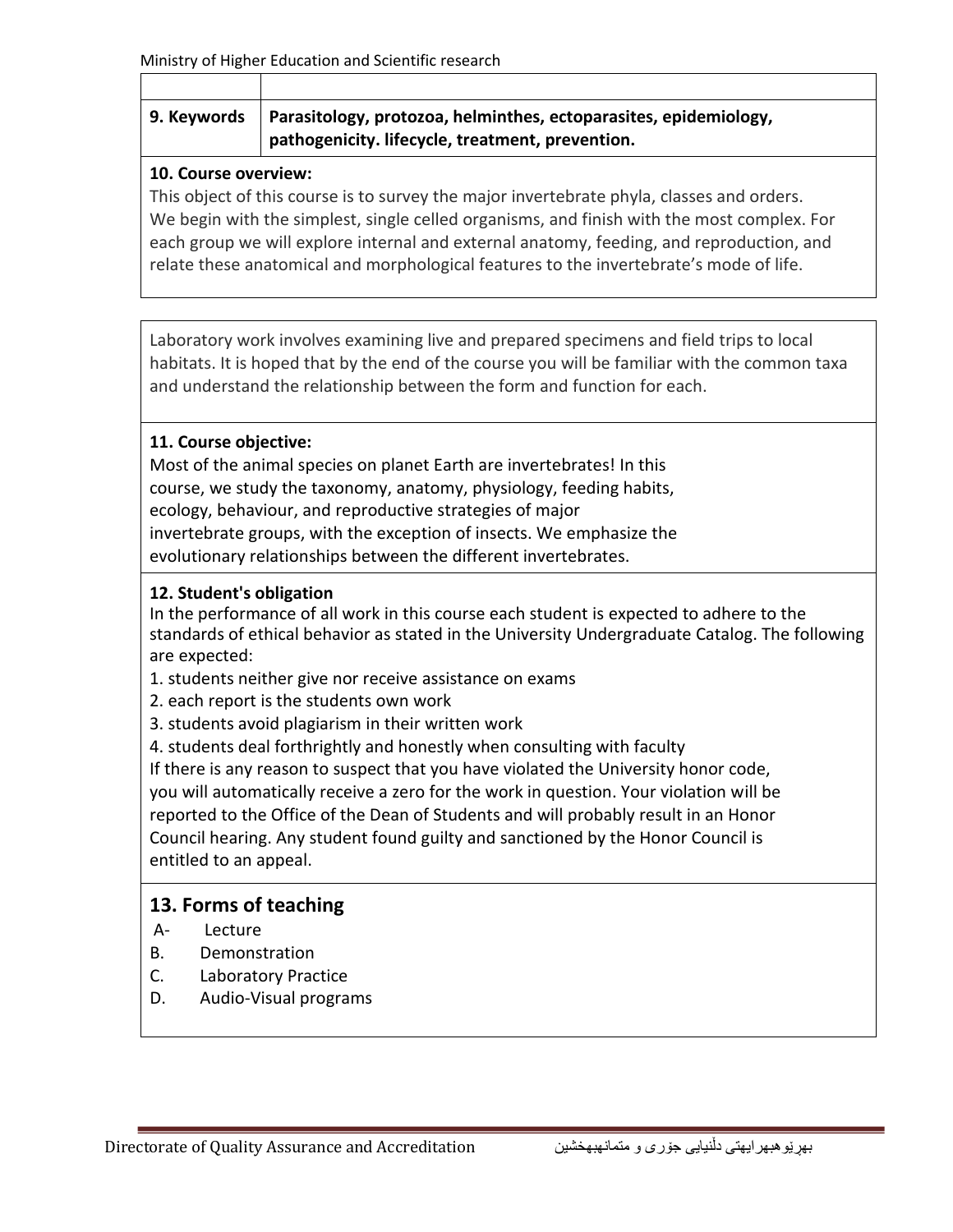## **14. Assessment scheme**

| 1 <sup>st</sup> exam 12.5marks 2 <sup>nd</sup><br>exam 12.5 marks |  |
|-------------------------------------------------------------------|--|
| Practical exam 10 marks                                           |  |
| Quizzes 5marks                                                    |  |
| Final exam                                                        |  |
| (Theoritical)40 marks Final                                       |  |
| exam                                                              |  |
| (Practical)20 marks                                               |  |
| Total100 marks                                                    |  |

# **15. Student learning outcome:**

Students should be able to:

- appreciate the importance, value, and diversity of the invertebrates.
- understand the diversity, evolution and relationships between major groups of invertebrates
- knowledge of concepts in animal taxonomy
- study the anatomy and physiology of different invertebrate groups
- understand structure/function relationships
- find out where different animals live and how their body designs evolved to adapt to new environments (marine, fresh water, land)
- identify the major phyla and classes of invertebrates (in the laboratory)
- study the different reproductive strategies of invertebrates
- learn about interesting behaviour of the higher invertebrates

# **16. Course Reading List and References:**

1. "Biology of the Invertebrates" by J.A. Pechenik, 6th Edition, William C. Brown Publishers, 2009

2-Invertebrate Zoology.2004. Ruppert, Fox, and Barnes, 7th edition.

**17. The Topics:**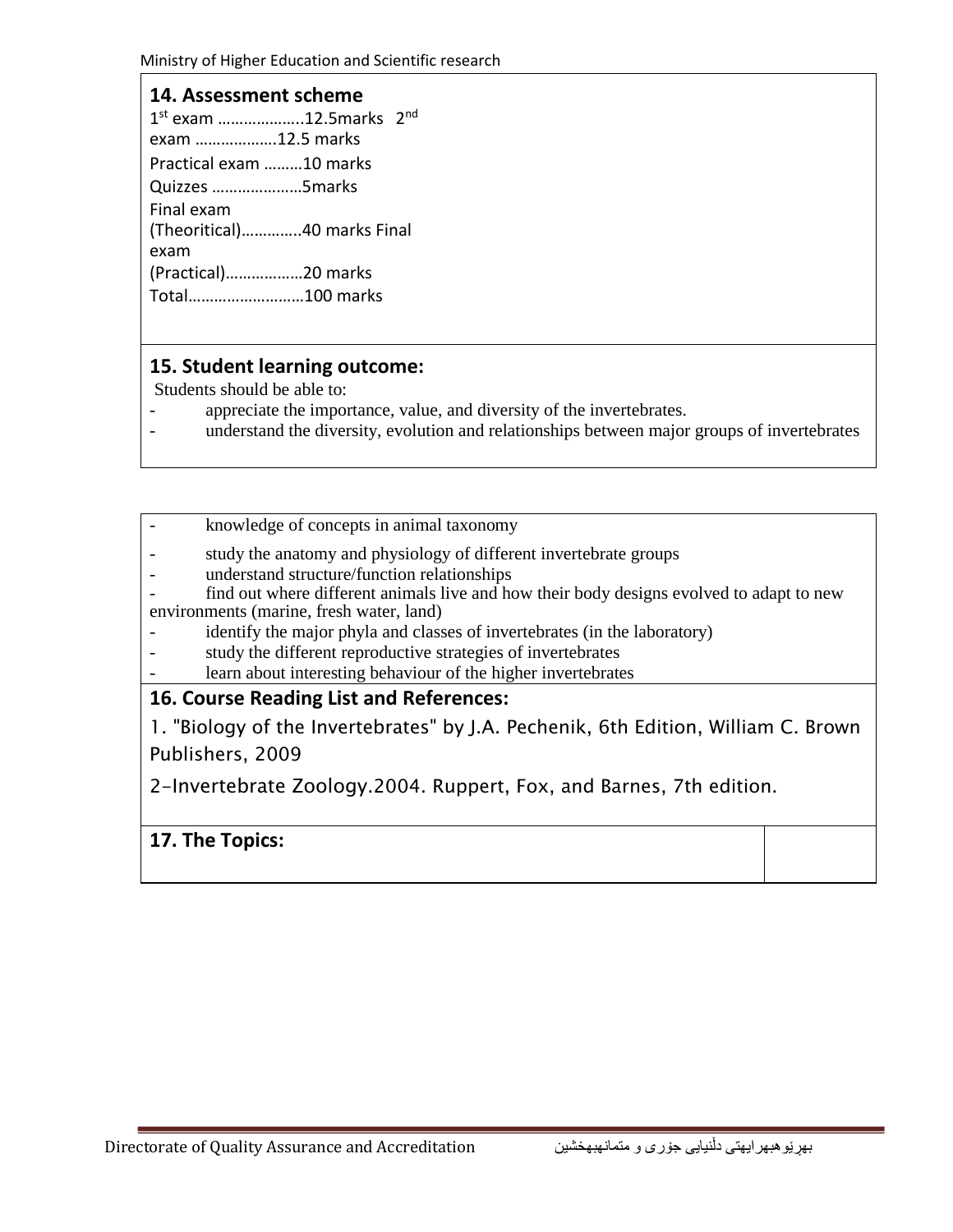| Date Lecture Reading 16.                                           |
|--------------------------------------------------------------------|
| <b>The Topics:</b>                                                 |
| <b>Week Lecture Topic Readings</b>                                 |
| 10/10 : Introduction: definitions; principles and concepts 10/17:  |
| Intestinal protozoa : Amoebiasis, other amoebic protozoa 10/24:    |
| Intestinal protozoa : other amoebic protozoa , Giardiasis.         |
| 10/31: Trichomoniasis, Balantidiasis,                              |
| 11/07 : Blood and tissue protozoa, Apicomplexa: Malaria 11/14      |
| : Apicomplexa: Toxoplasmosis, Blood and tissue protozoa:           |
| Kinetoplasta:                                                      |
| Leishmania.                                                        |
| 1st Exam (10:15 a.m.)                                              |
| 11/21: Blood and tissue protozoa: Kinetoplasta: Trypanosoms        |
|                                                                    |
| 11/27: Introduction to phylum Platyhelminthes;                     |
| Class Trematoda: General characteristics.                          |
| Subclass Digenea and Subclass Monogenea: form and function, life   |
| cycle, morphology and mode of infection.                           |
|                                                                    |
| Habitat, Geographical distribution, Morphology, Life cycle,        |
| Disease, Prevention for all the following members<br>in Class      |
| Trematoda Sub Class Digenea : order: Prosostomata,<br>Family:      |
| <b>Fasciolidae:</b>                                                |
| <b>Fasciola hepatica</b>                                           |
| 12/5: Fasciola gigantica                                           |
| Family: Opisthorchidae: Clonorchis sinensis                        |
| Family: Dicrocoelidae: Dicrocoelium lanceolatum                    |
| <b>Family Fasciolidae: Fasciolopsis buski</b>                      |
| Family: Hrterophyidae: Heterophyes heterophyes 12/12:              |
| Family:Troglotrematidae : Paragonimus westermani                   |
| Family:Schistosomatidae:                                           |
| Schistosoma haematobium                                            |
| Schistosoma mansoni                                                |
| Schistosoma japonicum                                              |
|                                                                    |
| 12/19: Class Cestoda (Tapeworm): General characteristics.          |
| Order Cyclophyllidea and Order: Pseudophyllidea form and function. |
|                                                                    |
| Habitat, Geographical distribution, Morphology, Life               |
| cycle, Disease, Prevention for all the following members in        |
| <b>Class: Cestoda</b>                                              |
| <b>Family: Taeniidae:</b>                                          |
| Taenia saginata                                                    |
| <b>Taenia solium</b>                                               |
|                                                                    |
|                                                                    |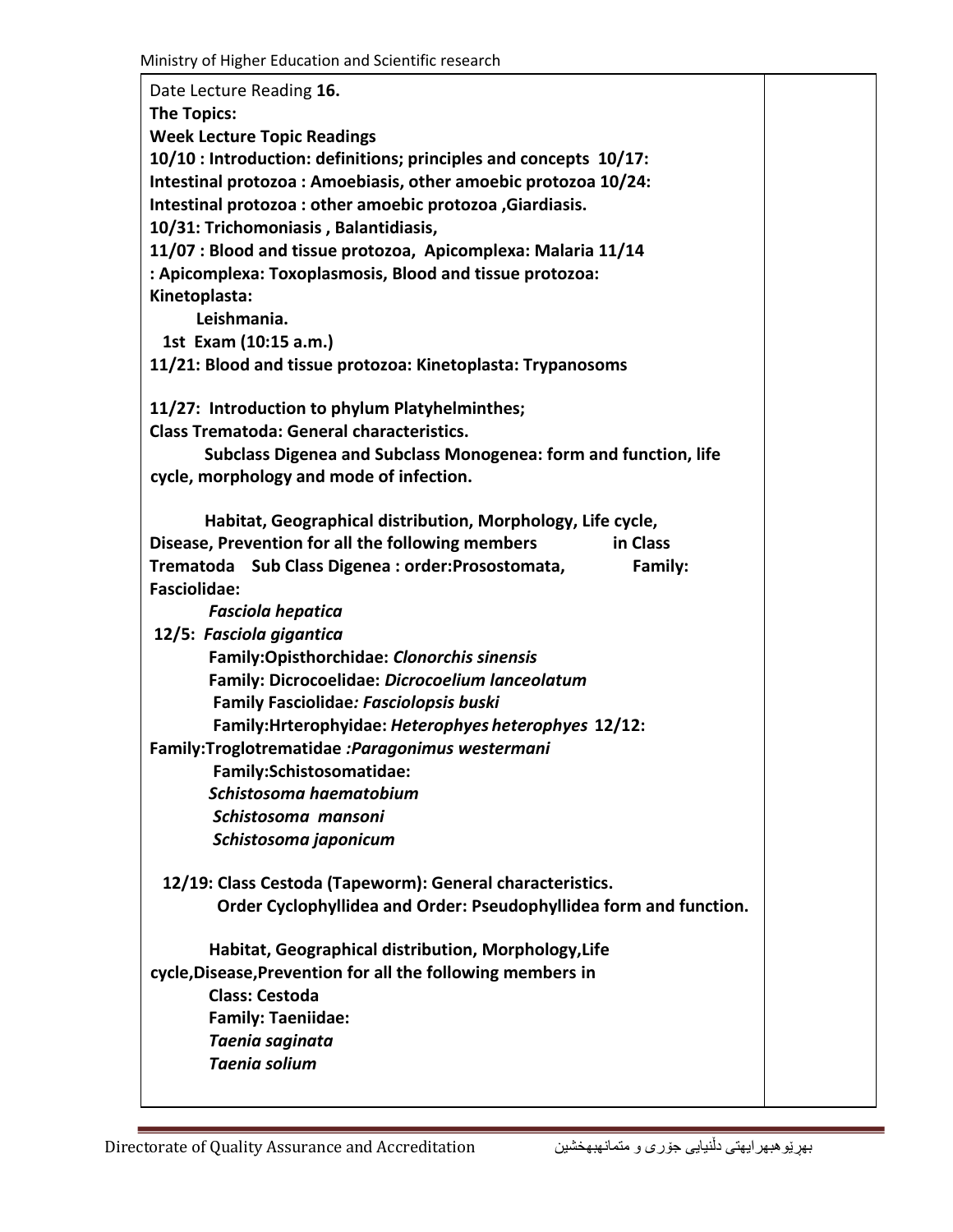| <b>Family: Hyminolepididae</b>                                         |  |
|------------------------------------------------------------------------|--|
| Hyminolepis nana                                                       |  |
| 12/26: Hyminolepis diminuta                                            |  |
| Family: Taeniidae: Echinococcus granulosus                             |  |
| Family: Dilepididae: Dipylidium caninum                                |  |
| Family: Diphylobothriidae: Diphylobothrium latum                       |  |
| 1/02: Phylum Nemathelminthes: Class: Nematoda: General characteristics |  |
| Sub class Aphasmidia,                                                  |  |
| Sub class Phasmidia,                                                   |  |
| Habitat, Geographical distribution, Morphology, Life cycle, Disease,   |  |
| Prevention for all the following members in                            |  |
| <b>Class Nematoda</b>                                                  |  |
| 1-Intestinal nematodes                                                 |  |
| A: Intestinal nematodes with tissue stage:                             |  |
| <b>Ascaris lumbricoides</b>                                            |  |
| 1/09: Ancylostoma duodenale,                                           |  |
| <b>Necator americanus</b>                                              |  |
| <b>Strongyloides stercoralis</b>                                       |  |
| B: Intestinal nematodes without tissue stage:                          |  |
| Trichuris trichiura,                                                   |  |
| 1/16: Enterobious vermicularis.                                        |  |
| 2: Tissue and blood dwelling                                           |  |
| nematodes:<br>Trichenella spiralis,                                    |  |
| <b>Filarial worms:</b>                                                 |  |
| Wucherereia bancrofti,                                                 |  |
| Loa loa                                                                |  |
| 1/23:2nd Exam (10:15 a.m.)                                             |  |
| 2/2: Orientation/Generalities, Protozoans                              |  |
| 9/2: Protozoans (2)                                                    |  |
| 16/2: Porifera                                                         |  |
| 23/2: Hydrostatic Skeleton & Cnidaria                                  |  |
| 2/3: Platyhelminthes                                                   |  |
| <b>Spring holiday</b>                                                  |  |
|                                                                        |  |
|                                                                        |  |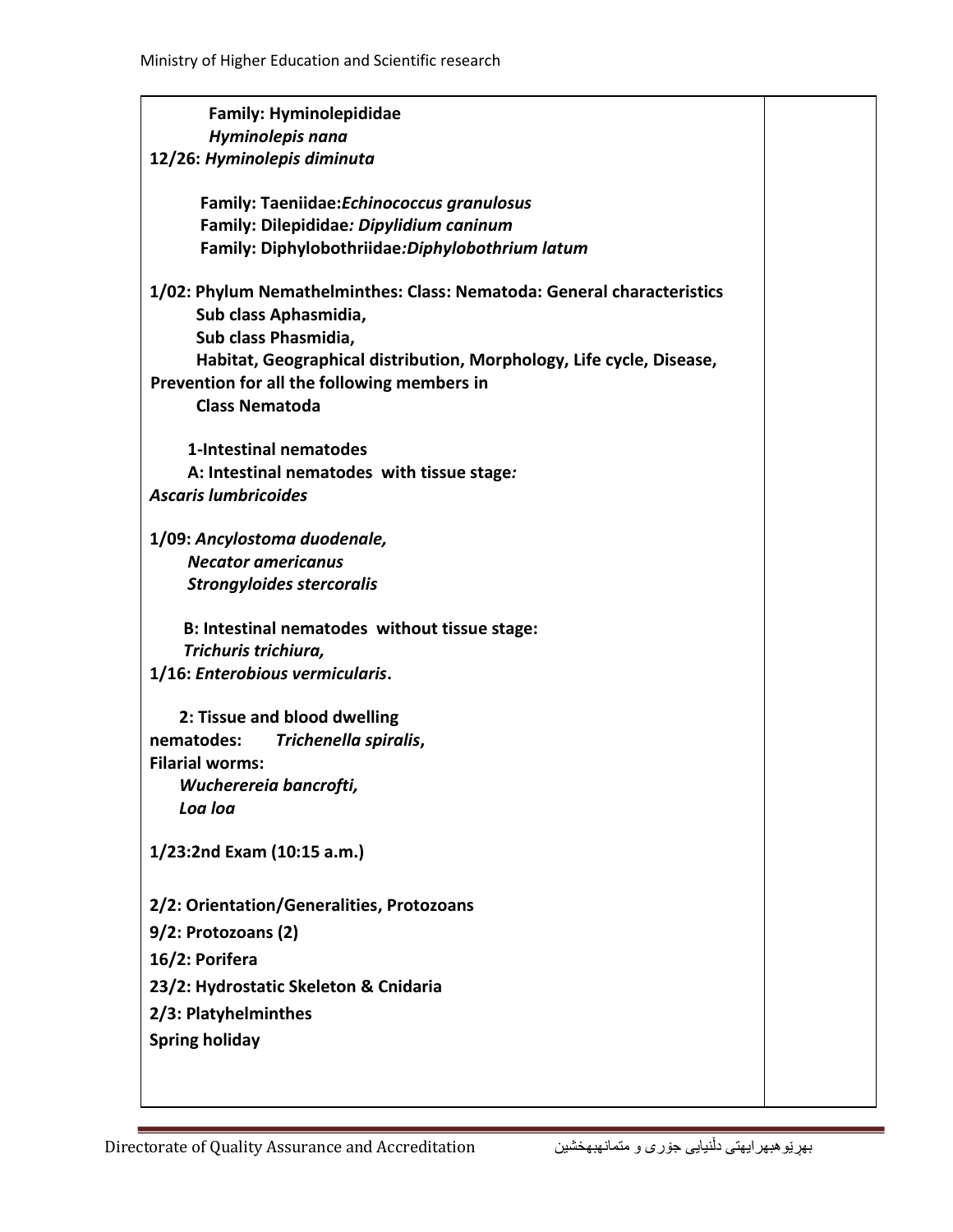Ministry of Higher Education and Scientific research

| 23/3: 1st EXAM                |  |
|-------------------------------|--|
| 30/4: Rotifera, Nemertea      |  |
| 7/5 : Mollusca                |  |
| 14/5: Mollusca                |  |
| 21/4: Annelids                |  |
| 28/4: Arthropoda: chelicerata |  |
| 5/5: Arthropoda: crustacea    |  |
| $12/5:1st$ EXAM               |  |
| 17/5: Echinodermata           |  |
|                               |  |

# **18. Practical Topics (If there is any)**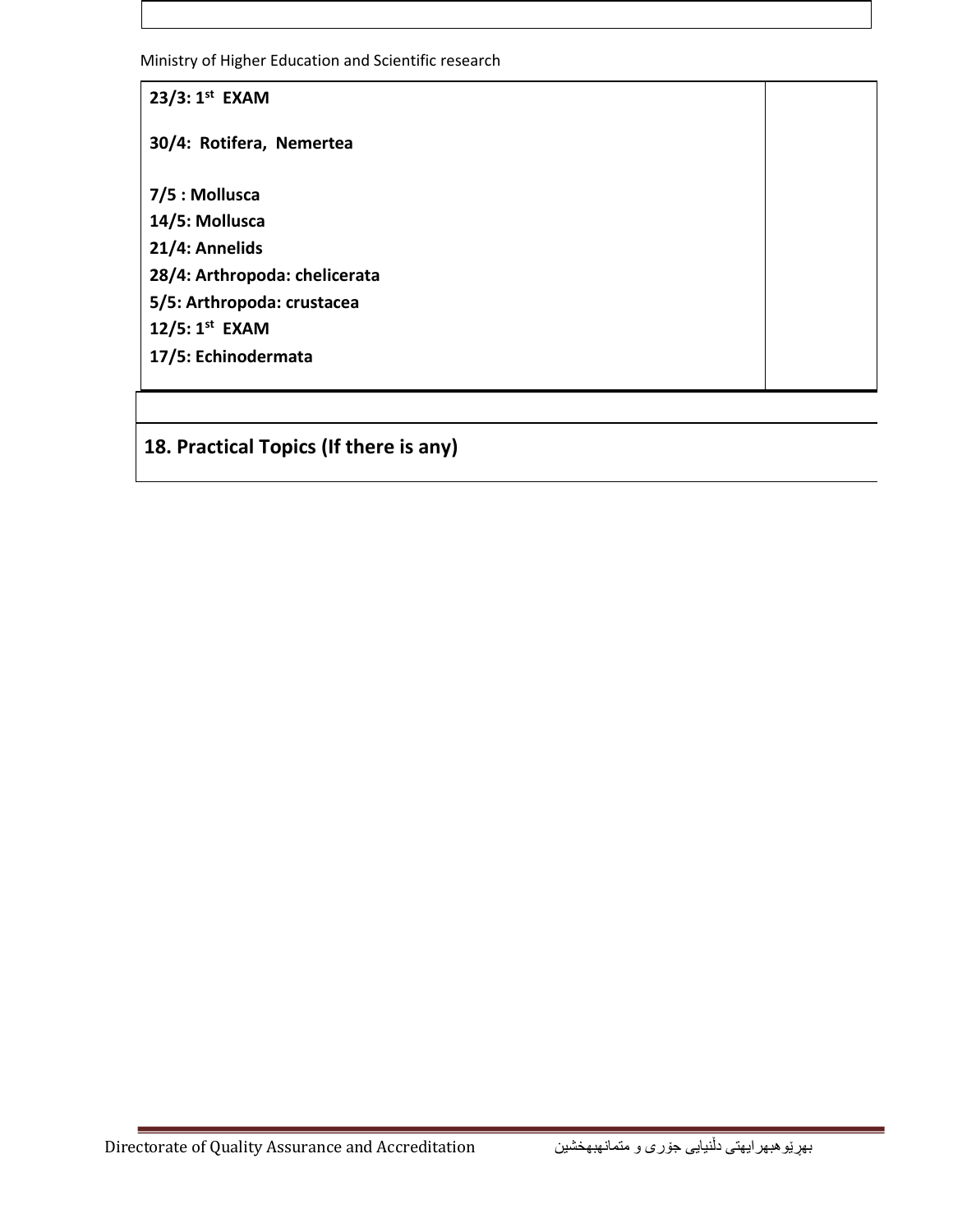Ministry of Higher Education and Scientific research

# **Department of Biology**

**College of Sciences**

**University of Salahaddin**

**Subject: Practical invertebrate 1st Semester**

**Course Book – (Year 2)** (General biology)

# **Dr. Fenik Sherzad Husein**

**Academic Year: 2021/2022**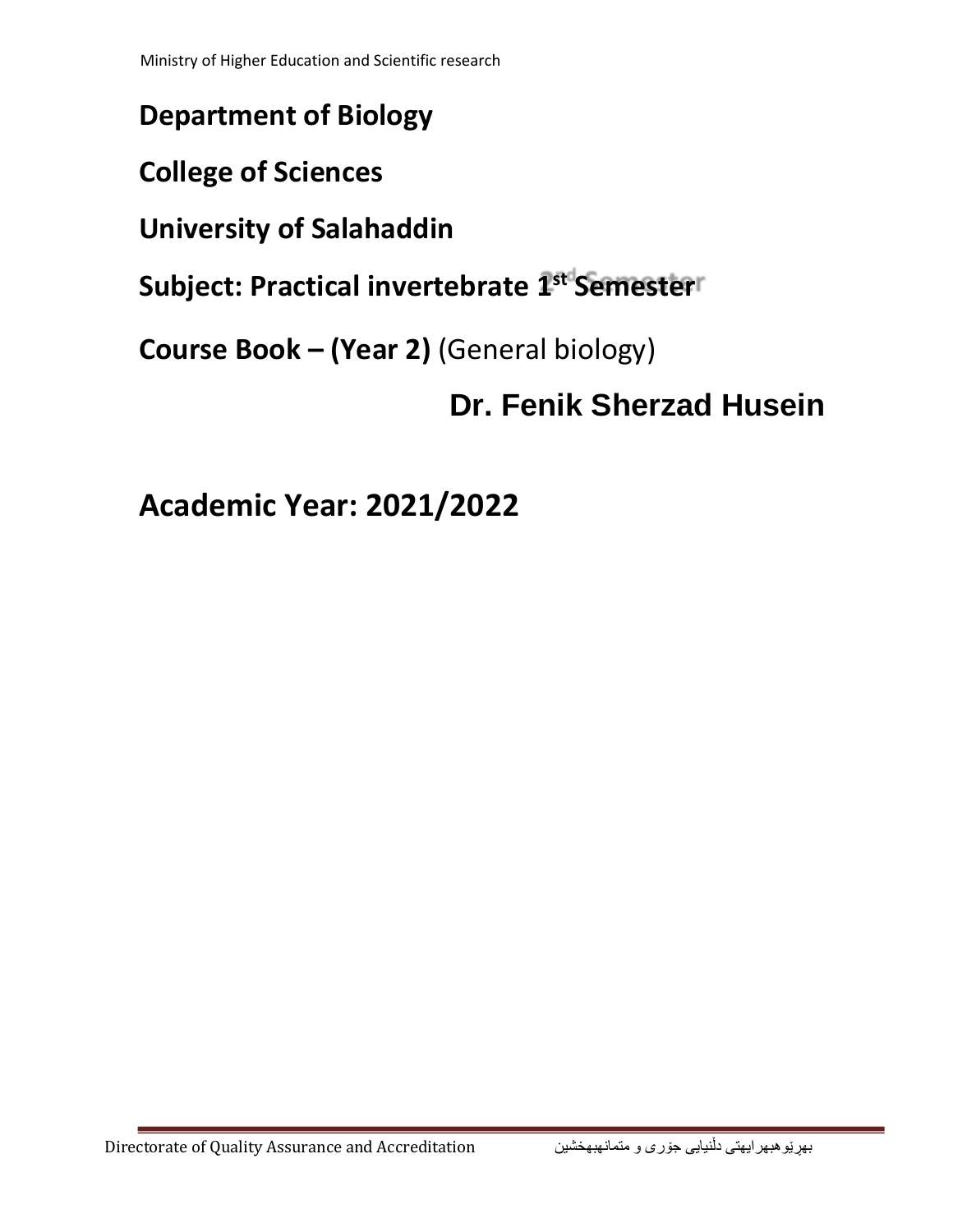# **Course Book**

| 1. Course name        | <b>General parasitology</b> |
|-----------------------|-----------------------------|
| 2. Lecturer in charge | Dr, Fenik Sherzad Huseen    |
|                       |                             |
|                       |                             |
|                       |                             |

| 3. Department/ College        | <b>Biology/Sciences</b>                                                                                                                                                                                                                                                                                                                                                                                                                          |
|-------------------------------|--------------------------------------------------------------------------------------------------------------------------------------------------------------------------------------------------------------------------------------------------------------------------------------------------------------------------------------------------------------------------------------------------------------------------------------------------|
| 4. Contact                    | Fenik.hussen@su.edu.krd<br>fenik aya@yahoo.com<br>Tel: 009647504862671                                                                                                                                                                                                                                                                                                                                                                           |
|                               |                                                                                                                                                                                                                                                                                                                                                                                                                                                  |
| 5. Time (in hours) per week   | <b>Practical: 2</b>                                                                                                                                                                                                                                                                                                                                                                                                                              |
| 6. Office hours               | 20-25 hrs.                                                                                                                                                                                                                                                                                                                                                                                                                                       |
| 7. Course code                | <b>SBio110</b>                                                                                                                                                                                                                                                                                                                                                                                                                                   |
| 8. Teacher's academic profile | I (Fenik Sherzad Hussen) graduate from Salahaddin<br>$\bullet$<br>University in2000 (Ranked 8th in collage) worked as<br>assistant biology for 2 years and assist in practical<br>microbial physiology lab., practical medical microbiology<br>lab., practical food microbiology lab. In 2006 I finished<br>my MSc degree and start as Assistant Lecturer Teaching<br>Practical parasitology, invertebrate, zoology and<br>microbial physiology. |
|                               | In I have starting teaching invertebrate, I have 7<br>$\bullet$<br>published paper<br>I am starting PhD study in 2017 in biology department<br>$\bullet$<br>I have PhD in 2021<br>$\bullet$                                                                                                                                                                                                                                                      |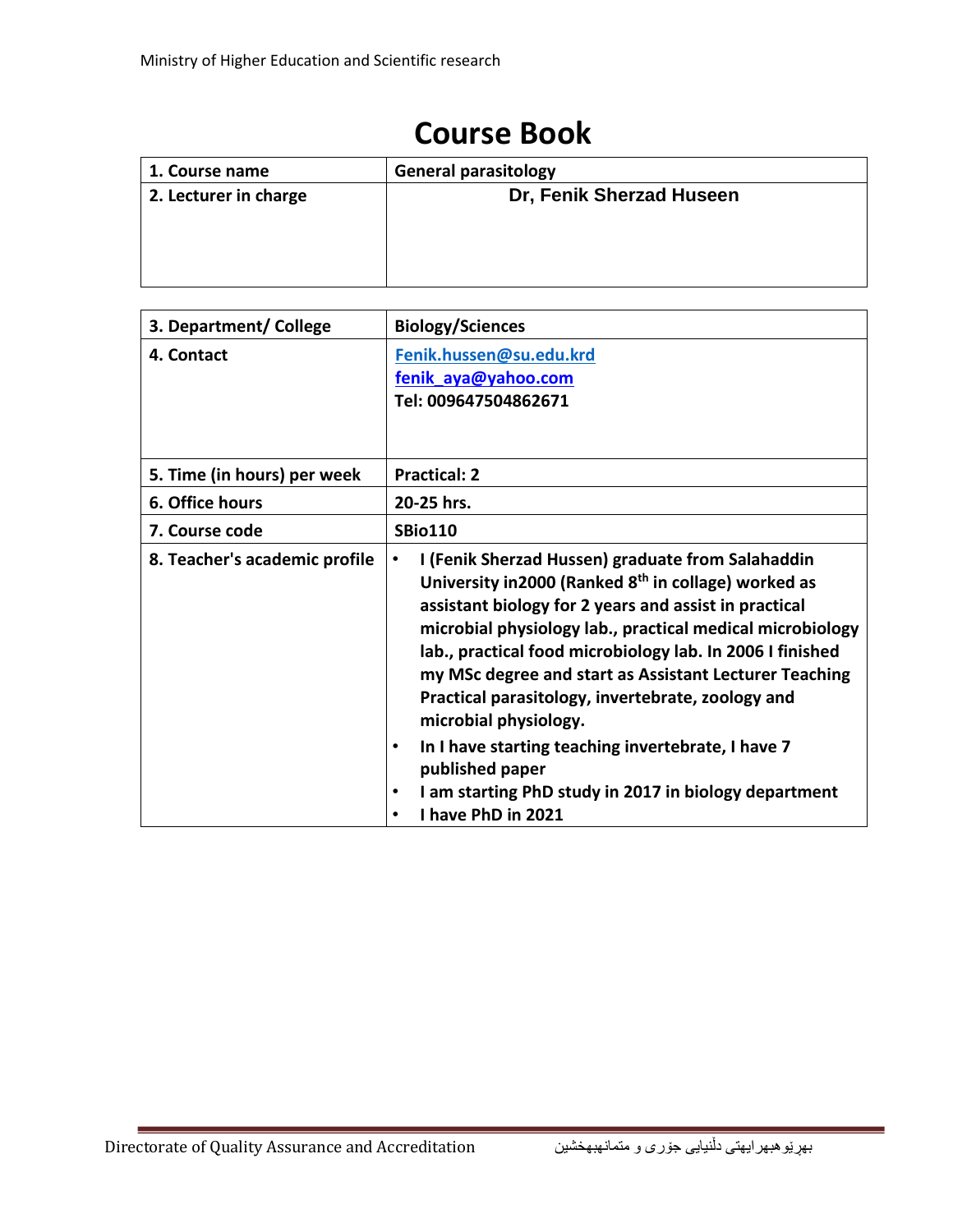| Ministry of Higher Education and Scientific research                                                                                                                                                                                                                                                                                                                                                                                                                                                                                                                                                                                                                                                                                                                                                                                                                                                                                                                                                                                                                                                                                                                                                                                                                     |                                        |  |
|--------------------------------------------------------------------------------------------------------------------------------------------------------------------------------------------------------------------------------------------------------------------------------------------------------------------------------------------------------------------------------------------------------------------------------------------------------------------------------------------------------------------------------------------------------------------------------------------------------------------------------------------------------------------------------------------------------------------------------------------------------------------------------------------------------------------------------------------------------------------------------------------------------------------------------------------------------------------------------------------------------------------------------------------------------------------------------------------------------------------------------------------------------------------------------------------------------------------------------------------------------------------------|----------------------------------------|--|
| 9. Keywords                                                                                                                                                                                                                                                                                                                                                                                                                                                                                                                                                                                                                                                                                                                                                                                                                                                                                                                                                                                                                                                                                                                                                                                                                                                              | Invertebrate , general phylum, zoology |  |
| 10. Course overview:<br>The invertebrates are a medically, economically and ecologically important<br>group of animals. A number of invertebrates act as pathogens or vectors of<br>disease. Malaria is one of the most important diseases in the world and is caused<br>by a protozoan that is transmitted by anopheles mosquitoes. Economically<br>speaking, invertebrates can be detrimental, serving as pests that destroy crops,<br>but can also benefit us by serving as sources of food (eg. shrimp, lobster).<br>Ecologically, invertebrates are an integral part of the food chain and can be<br>utilized as bio indicators. Therefore it is in our best interest to study and<br>understand the unique physiological processes of each phylum. In addition to<br>lectures, students will write a concise 1 page review of<br>an article published in a peer reviewed journal on a physiologically relevant topic<br>and will present the hi-lights of this paper to the class. The laboratories will<br>consist of hands-on experiments which demonstrate physiological mechanisms<br>in the invertebrates. The majority of lab exercises will utilize insects because<br>they are cheap to obtain and make convenient models<br>for studying these processes. |                                        |  |
| 11. Course objective:<br>The course will cover different invertebrates including: Phylum (Protozoa,<br>Porifera, Cnidaria, Platyhelminthes, Nemathelminthes, Annelida, Mollusca,<br>Arthropoda and Echinodermata). Including every necessary information on<br>invertebrates, geographical distribution of them, nomenclature, classification,                                                                                                                                                                                                                                                                                                                                                                                                                                                                                                                                                                                                                                                                                                                                                                                                                                                                                                                           |                                        |  |

**morphology and their life cycle. 12. Student's obligation**

 **The student's attendance the class, exams and seminars and other activity like collecting samples .**

## **13. Forms of teaching**

 **Several type of teaching will be used:**

- 2. **Giving an abstract of the former lab lecture with daily/weekly quizzes.**
- 3. **Teacher notes including all information on the studied invertebrate and also labelled morphological and life cycle line diagrams on the board.**
- 4. **Power point lectures to:**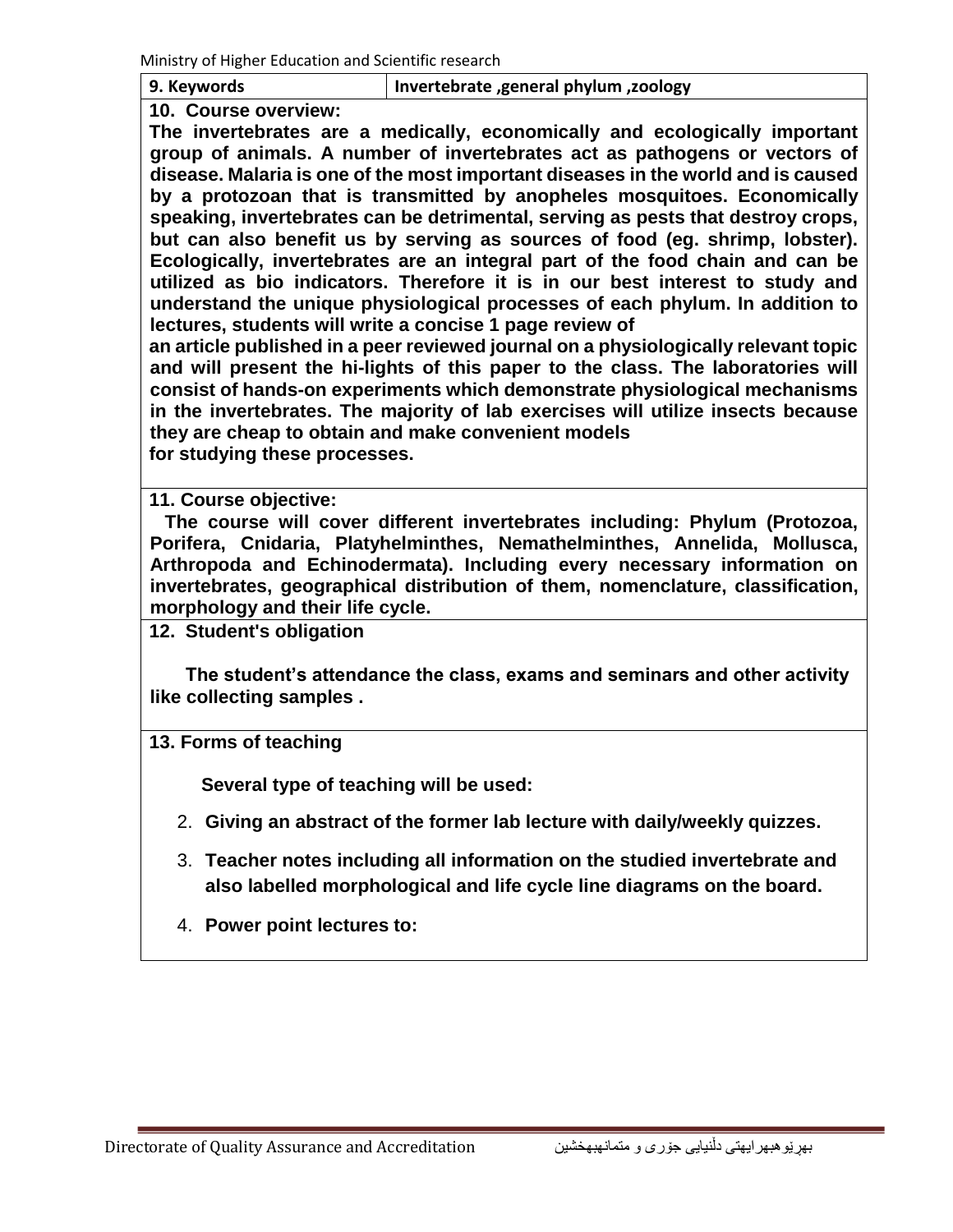- e. **Acquiring information on invertebrates morphology and structure...**
- f. **To get best knowledge on the invertebrate life cycle and their habitat.**
- 5. **Classroom discussion will done about the studied invertebrate including structure, morphology, habitat, life cycle, information about the methods of invertebrate diagnosis,**

## **14. Assessment scheme**

 **I assessments the student through attendance in the class, course exams, quizzes and seminars or presentation the subjects that have relations with the invertebrate.**

**15. Student learning outcome:**

 **This course is designed to provide students with a basic understanding of biology, evolution, morphology, anatomy and physiology of the more common invertebrate phyla. The taxonomy, distribution, diversityand economical, medical and ecological importance of invertebrates will be presented. After finishing the course students will be able to explain the main principles of the body plan of each major taxon of invertebrates and to explain importance of invertebrates animals**

**16. Course Reading List and References:**

 **To prepare the subjects I using Laboratory Studies in Integrated Principles of Zoology, Text Book of invertebrate Practical Animal Biology…..etc.,journals about the subjects by using internets.** 

| 17. The Topics: | Lecturer's name |
|-----------------|-----------------|
|-----------------|-----------------|